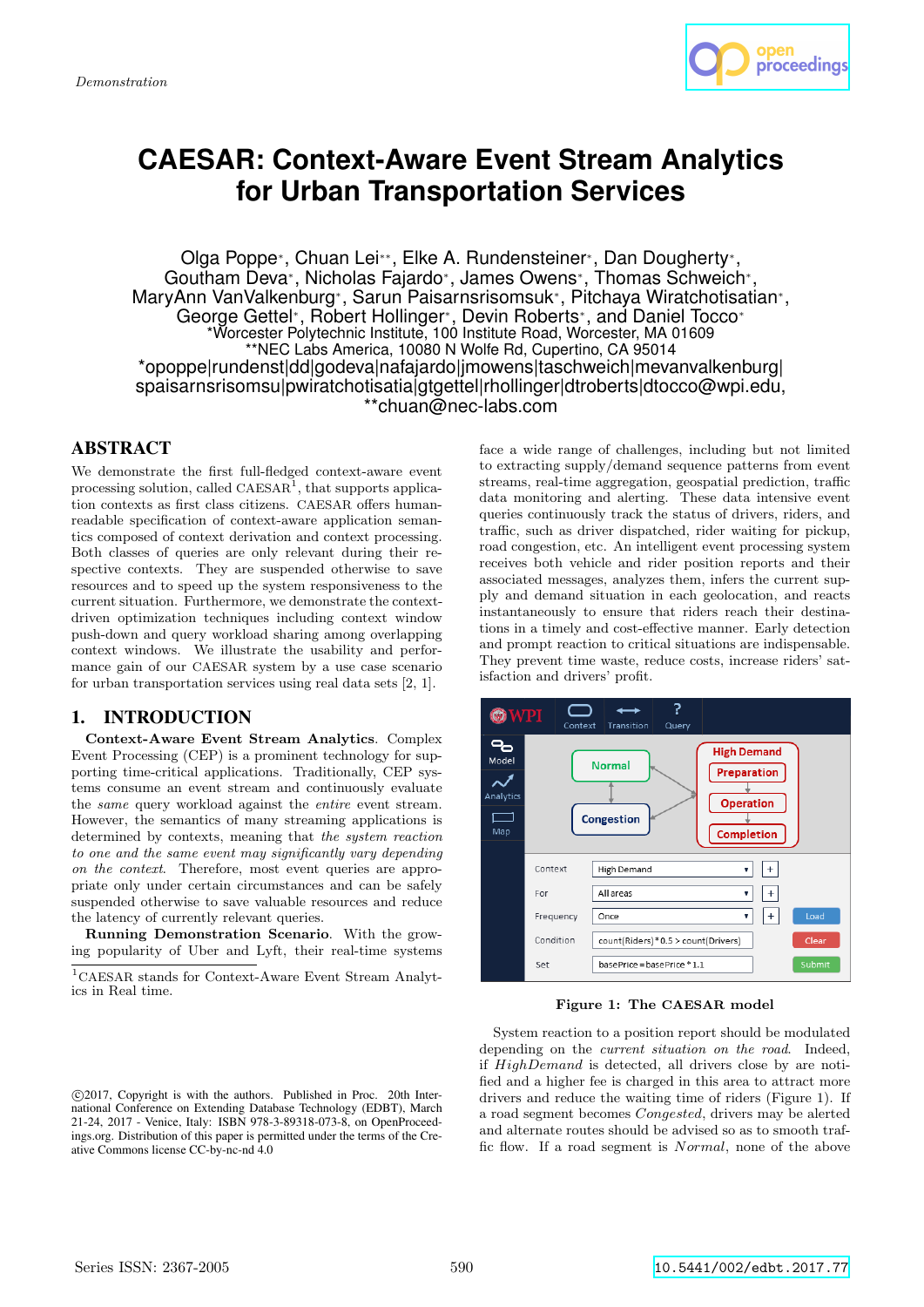actions should take place. Clearly, current application contexts must be rapidly detected and continuously maintained to determine appropriate reactions of the system at all times.

The hierarchical application logic in Figure 1 is drilled down into the *HighDemand* specification, while the interior structures of all other processes are rolled up and thus abstracted to increase readability. Three contextual stages are differentiated during the HighDemand context. First, all drivers in proximity are notified and a higher base fee is computed ( $Preparation$ ). Afterwards, only new nearby drivers are notified and the high base fee is used to compute the cost of each trip (Operation). Lastly, the base fee is reduced once demand is satisfied (*Completion*). Appropriate event queries are associated with each context. For example, new drivers are detected during the Operation phase in a high demand geolocation (Figure 1).

Conditions implying an application context can be complex. They are specified on both the event streams and the current contexts. For example, if over 50 cars per minute move with an average speed less then 40 mph and the current context is no Congestion then the context-deriving query updates the context to Congestion for this geolocation. To save resources and thus to ensure prompt system responsiveness, such complex context detection should happen once. Its results must be available immediately and shared among all queries that belong to the detected context. In other words, context-processing queries are dependent on the results of *context-deriving* queries. A synchronization mechanism ensuring their correct execution must be employed.

Challenges. To enable real-time responsiveness of such applications, the following challenges must be tackled.

Context-aware specification model. Many streaming applications have context-driven semantics. Thus, they must support application contexts as first class citizens and enable linkage of the appropriate event query workloads to their respective contexts in a modular format to facilitate on-the-fly reconfiguration, easy maintenance, and avoid fatal specification mistakes.

Context-exploiting optimization techniques. To meet the demanding latency constraints of time-critical applications, this context-aware application model must be translated into an efficient physical query plan. This is complicated by the fact that the duration of a context is unknown at compile time and potentially unbounded. Furthermore, contexts are implied by complex conditions. They are interdependent and may overlap.

Context-driven execution infrastructure. An efficient runtime execution infrastructure is required to support multiple concurrent contexts. To ensure correct query execution, the inter-dependencies between context-deriving and context-processing queries must be managed effectively.

State-of-the-Art Approaches. Traditional CEP windows fail to express variable-length inter-dependent context windows. Indeed, tumbling and sliding windows [8] have fixed length, while predicate windows [6] are defined independently from each other.

Most graphical models express either only the workflow [4] or only single event queries [3]. Some models and event languages can express contexts by procedures [7] or queries [5]. However, they do not allow for the modular specification of context-driven applications – placing an unnecessary burden on the designer [9, 10]. Furthermore, optimization techniques enabled by contexts are yet to be developed.

Contributions. We demonstrate the following contributions of the CAESAR technology: (1) The easy-to-use graphical interface to illustrate the powerful CAESAR model [9, 10]. It visually captures application contexts, transitions between them, context-deriving and context-processing queries. (2) The optimization techniques enabled by contexts suspend those queries that are irrelevant to the current context and share computations between overlapping contexts. (3) The CAESAR infrastructure guarantees correct and efficient context management at runtime. (4) We illustrate the usability and performance gain of the CAESAR technology using the real-world urban transportation scenario [2, 1].

## 2. CAESAR SYSTEM OVERVIEW

Figure 2 provides an overview of the CAESAR system.



Figure 2: The CAESAR system Specification Layer. The designer specifies the CAE-

SAR model (Section 3.1) using the visual context editor. The model is then translated it into an algebraic query plan.

Optimization Layer. The query plan is optimized using the context-driven optimization techniques (Sections 3.2 and 3.3) to produce an efficient execution plan.

Execution Layer. The optimized query plan is forwarded to the scheduler that guarantees correct context derivation and processing at runtime (Section 3.4).

Storage Layer. Context windows and history are compactly stored and efficiently maintained at runtime.

# 3. KEY INNOVATIONS OF CAESAR

### 3.1 Context-aware Event Query Model

While the CAESAR model is formally defined in [9, 10], below we briefly summarize its key components and benefits.

Application Contexts are real-world higher-order situations the duration of which is not known at their detection time and potentially unbounded. This differentiates contexts from events. The duration of an application context is called a context window. For example, Congestion is a higher-order situation in the traffic use case. Its bounds are detected based on position reports of cars in the same area at the same time. As long as a road remains congested, the context window Congestion is said to hold. Hence, the duration of a context window cannot be predetermined.

At each point of time, the CAESAR model re-targets all efforts to the current situation by activating only those context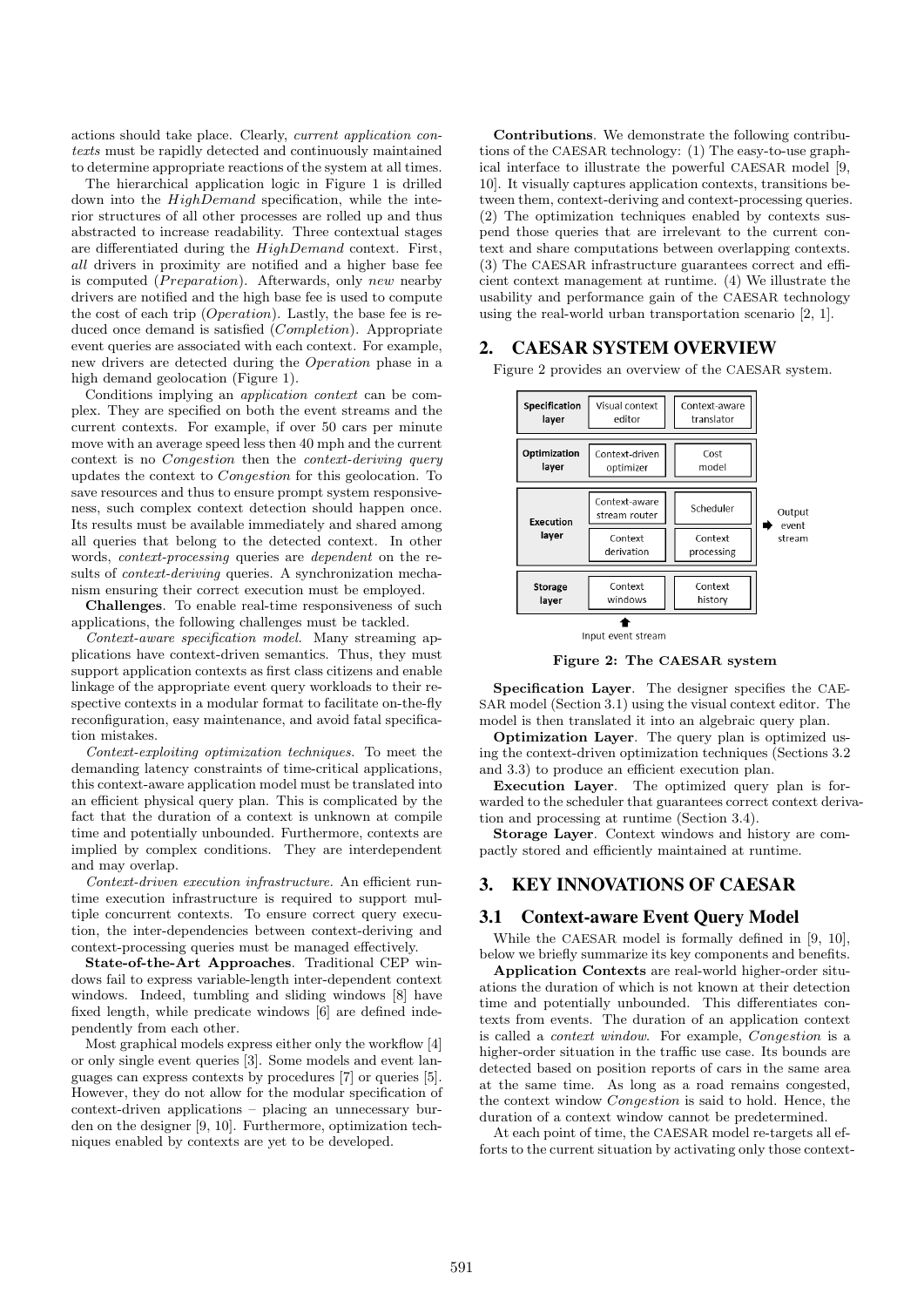deriving and context-processing queries which handle the current contexts. Irrelevant queries are suspended to save resources. For example, Uber surge pricing kicks in only during  $HighDemand$  on a road. This query is neither relevant in the Normal nor in the Congestion contexts. Thus, it is evaluated only during HighDemand and suspended in all other contexts.

Context-Deriving Queries are associated with a particular context and determine when this context is terminated and when a particular other context is initiated based on events. For example, once many slow cars on a road are detected during the Normal context the system transitions into the Congestion context. Thereafter, the query detecting Congestion is no longer evaluated. All event queries that are evaluated during Congestion leverage the insight detected by the context-deriving query rather than re-evaluating the Congestion condition at each individual query level.

Context-Processing Queries react to events that arrive during a context in an appropriate way. Contexts provide queries with situational knowledge that allows to specify simpler event queries. For example, if the query computing surge pricing is evaluated only during the HighDemand context, the complex conditions that determine that there is a high demand in this geolocation are already implied by the context. Thus, there is no need to repeatedly double-check them in each of the context-processing queries.

## 3.2 Context Window Push-Down Optimization

Our CAESAR algebra consists for the following six operators: Context initiation, context termination, context window, filter, projection, and pattern [10]. With filter, projection and pattern common in stream algebras [12], traditional multi-query optimization techniques [11] are applicable to our CAESAR queries. In addition, we propose two context-driven optimization techniques, namely we push context windows down and share workloads of overlapping contexts. Pushing context windows down in a query plan prevents the continuous execution of operators "out" of their respective contexts and thus reduces the costs. To guarantee correctness, we group event queries by contexts. By definition, a context window specifies the scope of its queries. Thus, pushing a context window down in each group of queries does not change the semantics of these queries.

In contrast to traditional predicates, context windows are not just filters on a stream that select certain events to be passed through. Context windows suspend the entire query plan "above them" as long as the application is in different contexts. Furthermore, our context-driven stream router directs entire stream portions during contexts to their respective queries (Section 3.4) rather than filtering events one by one at the individual event level which is a resourceconsuming process.

### 3.3 Context Workload Sharing Optimization

Similar computations may be valid in different contexts. For example, an accident on a road is detected during all contexts in Figure 1. In such cases, substantial computational savings can be achieved by sharing workloads between overlapping contexts. For example, Congestion and HighDemand may overlap. To avoid repeated computations and storage, we split the original user-defined overlapping context windows into finer granularity context windows and group them into non-overlapping context windows

by merging their workloads. Within each newly produced non-overlapping context window, we apply traditional multiquery optimization techniques [11]. Our context window grouping strategy divides the query workload into smaller groups based on their time overlap. As additional benefit, the search space for an optimal query plan within each group is substantially reduced compared to the global space.

## 3.4 CAESAR Execution Fabric

The core of the CAESAR execution fabric consists of the context derivation, context-aware stream routing, context processing, and scheduling of these processes (Figure 2). While we briefly describe these components below, we refer an interested reader to our full paper [10] for more details.

Context Derivation. For each stream partition (a geolocation in the traffic use case), the context bit vector  $W$ maintains the currently active contexts. This vector  $W$  has a time stamp W.time and a one-bit entry for each context. The entry 1  $(0)$  for a context c means that the context c holds (does not hold) at the time W.time. Since contexts may overlap, multiple entries in the vector may be set to 1. W.time is the application time when the vector  $W$  was last updated by the context-deriving queries. This time stamp is crucial to guarantee correctness of interdependent queries.

Context-Aware Stream Routing. Based on the context bit vector, the system is aware of the currently active contexts. For each current context c, the system routes all its events to the query plan associated with the context  $c$ . Query plans of all currently inactive contexts do not receive any input. They are suspended to avoid waste of resources.

Context Processing. The CAESAR model uses contexts to specify the scope of queries. When a user-defined context ends, all associated queries are suspended and thus will not produce new results until they become activated again. Hence, their partial results, called Context history, can be safely discarded. However, if a user-defined context  $c$  with its associated query workload  $Q<sup>c</sup>$  is split into smaller nonoverlapping contexts  $c_1$  and  $c_2$ , then partial results of the queries  $Q^c$  must be maintained across these new contexts  $c_1$ and  $c_2$  to ensure completeness of the queries  $Q^c$ .

Correctness. Context-processing queries are dependent on the results of context-deriving queries. To avoid race conditions and ensure correctness, these inter-dependencies must be taken into account. To this end, we define a stream transaction as a sequence of operations that are triggered by all input events with the same time stamp. An algorithm for scheduling read and write operations on the shared context data is *correct* if conflicting operations<sup>2</sup> are processed by sorted time stamps. While existing stream transaction schedulers could be deployed in the CAESAR system, we currently deploy a time-driven scheduler.

### 4. DEMONSTRATION SCENARIO

In this section, we demonstrate the above key innovations of the CAESAR system based on the urban transportation services using two real data sets [2, 1] that contain millions of taxi and Uber trips in New York city in 2014 and 2015.

Visual CAESAR Model Design. The audience will view and edit CAESAR models using simple drag-and-drop interaction tools. Figure 1 shows that the model captures

 $\rm{^2Two}$  operations on the same value such that at least one of them is a write are called conflicting operations.